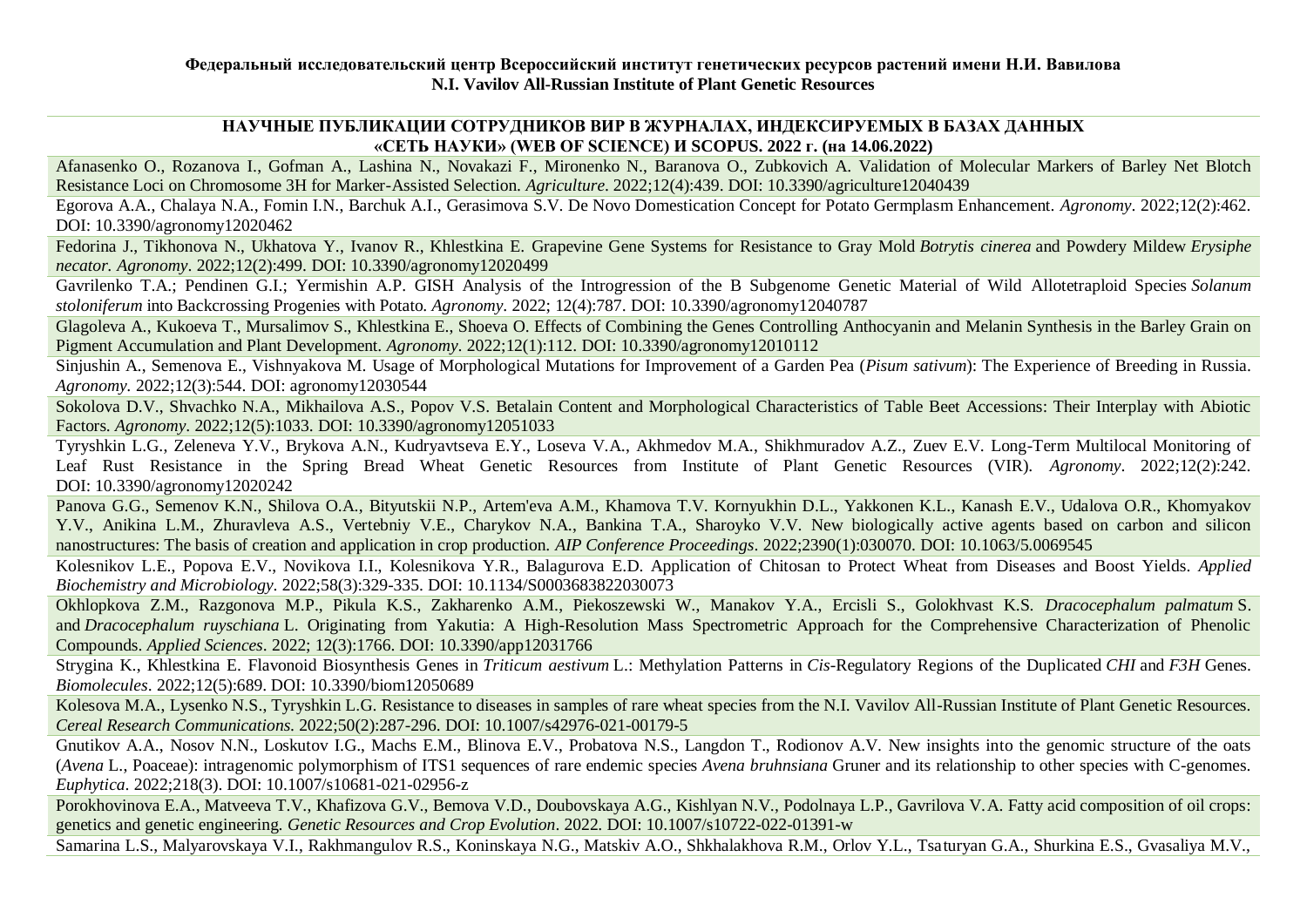### **Федеральный исследовательский центр Всероссийский институт генетических ресурсов растений имени Н.И. Вавилова N.I. Vavilov All-Russian Institute of Plant Genetic Resources**

Kuleshov A.S., Ryndin A.V. Population Analysis of Diospyros lotus in the Northwestern Caucasus Based on Leaf Morphology and Multilocus DNA Markers. *International Journal of Molecular Sciences*. 2022;23(4):2192. DOI: [10.3390/ijms23042192](https://doi.org/10.3390/ijms23042192)

Besedin A.G., Putina O.V. Influence of climatic indicators on the dynamics of the growing season duration and forecasting vegetable peas' harvest date*. IOP Conference Series: Earth and Environmental Science*. 2022;949(118):012018. DOI: [10.1088/1755-1315/949/1/012018](https://iopscience.iop.org/article/10.1088/1755-1315/949/1/012018)

Runno-Paurson E., Agho C.A., Zoteyeva N., Koppel M., Hansen M., Hallikma T., Cooke D.E.L., Nassar H., Niinemets Ü. Highly Diverse *Phytophthora infestans* Populations Infecting Potato Crops in Pskov Region, North-West Russia. *Journal of Fungi*. 2022;8(5):472. DOI: [10.3390/jof8050472](https://doi.org/10.3390/jof8050472)

Razgonova M.P., Zakharenko A.M., Golokhvast K.S. Investigation of supercritical CO<sub>2</sub>-extracts of wild Ledum *palustre* L. (*Rhododendron tomentosum* Harmaja) and identification of its metabolites by tandem mass spectrometry. *Khimiya Rastitel'nogo Syr'ya*. 2022;(1):179-191. DOI: [10.14258/jcprm.2022019506](https://doi.org/10.14258/jcprm.2022019506)

Vishnyakova M., Sinjushin A., Ćupina B., Rubiales D., Ellis N., Patto C.V., Medović A., Zorić L., Smýkal P. Aleksandar Mikić, the legume (re)searcher. *Legume Science*. 2022. DOI: [10.1002/leg3.134](https://doi.org/10.1002/leg3.134)

Vecherskii Maxim V., Khayrullin David R., Shadrin Andrey M., Lisov Alexander V., Zavarzina Anna G., Zavarzin Alexey A., Leontievsky Alexey A. Metagenomes of Lichens *Solorina crocea* and *Peltigera canina. Microbiology Resource Announcements*. 2022;11(1):e01000-21. DOI: [10.1128/MRA.01000-21](https://doi.org/10.1128/MRA.01000-21)

Vladimirova Maria E., Muntyan Victoria S., Afonin Alexey M., Muntyan Alexey N., Baturina Olga A., Dzuybenko Elena A., Saksaganskaya Alla S., Simarov Boris V., Roumiantseva Marina L., Kabilov Marsel R. Complete Genome of *Sinorhizobium meliloti* AK76, a Symbiont of Wild Diploid *Medicago lupulina* from the Mugodgary Mountain Region. *Microbiology Resource Announcements*. 2022;11(3):01088-21. DOI: [10.1128/mra.01088-21](https://doi.org/10.1128/mra.01088-21)

Azeem F., Ijaz U., Ali M.A., Hussain S., Zubair M., Manzoor H., Abid M., Zameer R., Kim D.S., Golokhvast K.S., Chung G., Sun S., Nawaz M.A. Genome-Wide Identification and Expression Profiling of Potassium Transport-Related Genes in *Vigna radiata* under Abiotic Stresses. *Plants*. 2022;11(1):2. DOI: [10.3390/plants11010002](https://www.mdpi.com/2223-7747/11/1/2)

Gnutikov A.A., Nosov N.N., Loskutov I.G., Blinova E.V., Shneyer V.S., Probatova N.S., Rodionov A.V. New Insights into the Genomic Structure of *Avena* L.: Comparisonof the Divergence of A-Genome and One C-Genome Oat Species. *Plants*. 2022;11(9):1103. DOI: [10.3390/plants11091103](https://doi.org/10.3390/plants11091103)

Porokhovinova E.A., Shelenga T.V., Kerv Y.A., Khoreva V.I., Konarev A.V., Yakusheva T.V., Pavlov A.V., Slobodkina A.A., Brutch N.B. Features of Profiles of Biologically Active Compounds of Primary and Secondary Metabolism of Lines from VIR Flax Genetic Collection, Contrasting in Size and Color of Seeds. *Plants*. 2022;11(6):750; [10.3390/plants11060750](https://doi.org/10.3390/plants11060750)

Razgonova M., Zinchenko Y., Pikula K., Tekutyeva L., Son O., Zakharenko A., Kalenik T., Golokhvast K. Spatial Distribution of Polyphenolic Compounds in Corn Grains (*Zea mays* L. var. *Pioneer*) Studied by Laser Confocal Microscopy and High-Resolution Mass Spectrometry. *Plants*. 2022; 11(5):630. DOI: [10.3390/plants11050630](https://doi.org/10.3390/plants11050630)

Temirbekova Sulukhan K., Kulikov Ivan M., Ashirbekov Mukhtar Z., Afanasyeva Yuliya V., Beloshapkina Olga O., Tyryshkin Lev G., Zuev Evgeniy V., Kirakosyan Rima N., Glinushkin Alexey P., Potapova Elena S., Rebouh Nazih Y. Evaluation of Wheat Resistance to Snow Mold Caused by *Microdochium nivale* (Fr) Samuels and I.C. Hallett under Abiotic Stress Influence in the Central Non-Black Earth Region of Russia. *Plants*. 2022;11(5):699. DOI: [10.3390/plants11050699](https://doi.org/10.3390/plants11050699)

Mursalimov S., Glagoleva A., Khlestkina E., Shoeva O. Chlorophyll deficiency delays but does not prevent melanogenesis in barley seed melanoplasts. *Protoplasma*. 2022;259:317-326. DOI: [10.1007/s00709-021-01669-3](https://doi.org/10.1007/s00709-021-01669-3)

Filyushin M.A., Khatefov E.B., Kochieva E.Z., Shchennikova A.V. Comparative Analysis of Transcription Factor Genes *liguleless1* and *liguleless1-like* in Teosinte and Modern Maize Accessions. *Russian Journal of Genetics*. 2022;58(3):296-306. DOI: [10.31857/S0016675822030055](https://doi.org/10.31857/S0016675822030055)

Brutch E., Zabegaeva O., Nozkova J., Brutch N. Cadmium tolerance and its absorption ability in fibre flax and linseed variet. *Turkish Journal of Agriculture and Forestry*.